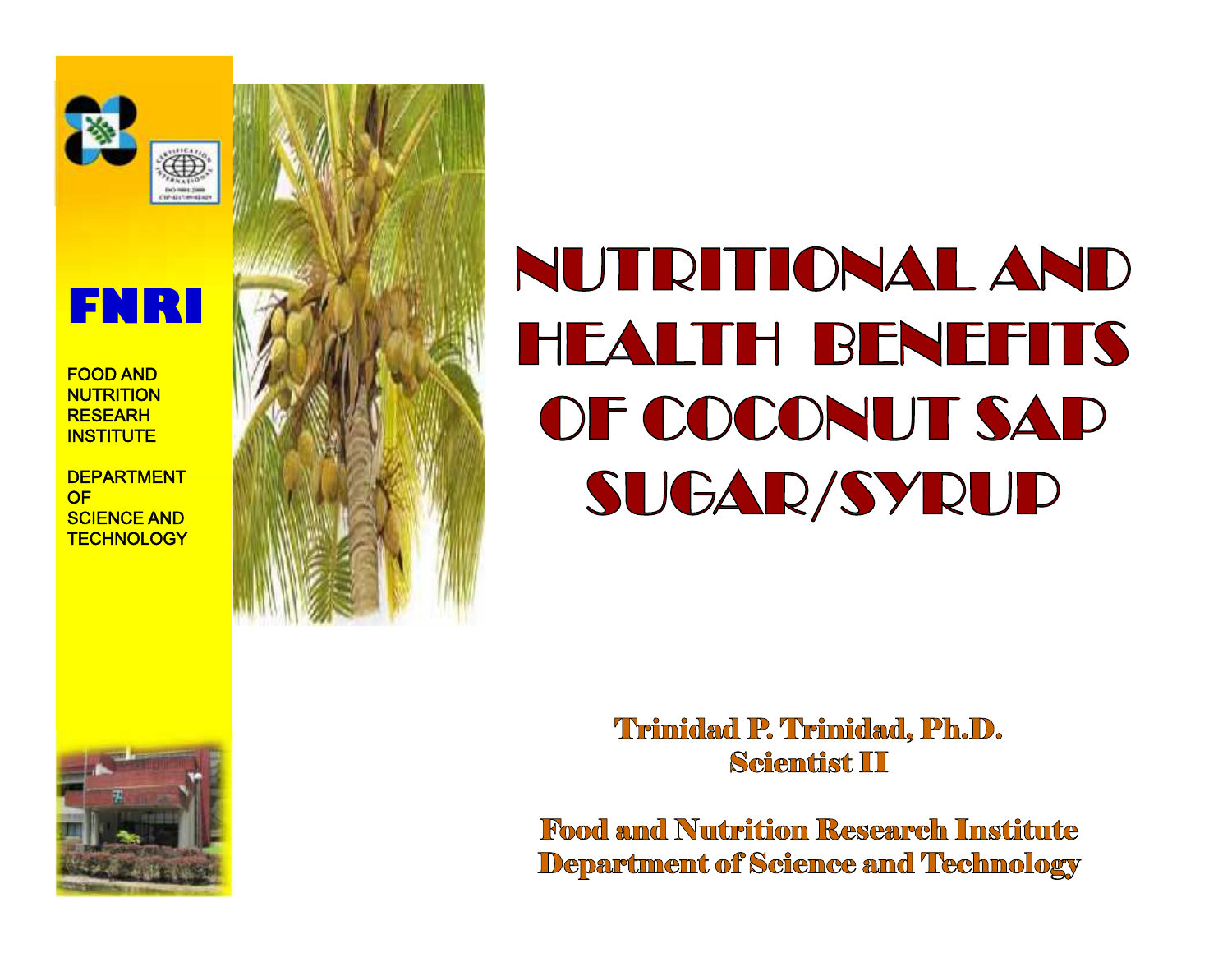



**DEPARTMENT DEPARTMENT OF SCIENCE AND AND TECHNOLOGY TECHNOLOGY**



unopened flower of coconut tree

# COCONUT SAP





- fresh oyster white liquid obtained from the tender unopened flower with neutral pH
- each tree can yield up to 1-3 liters of sap per day

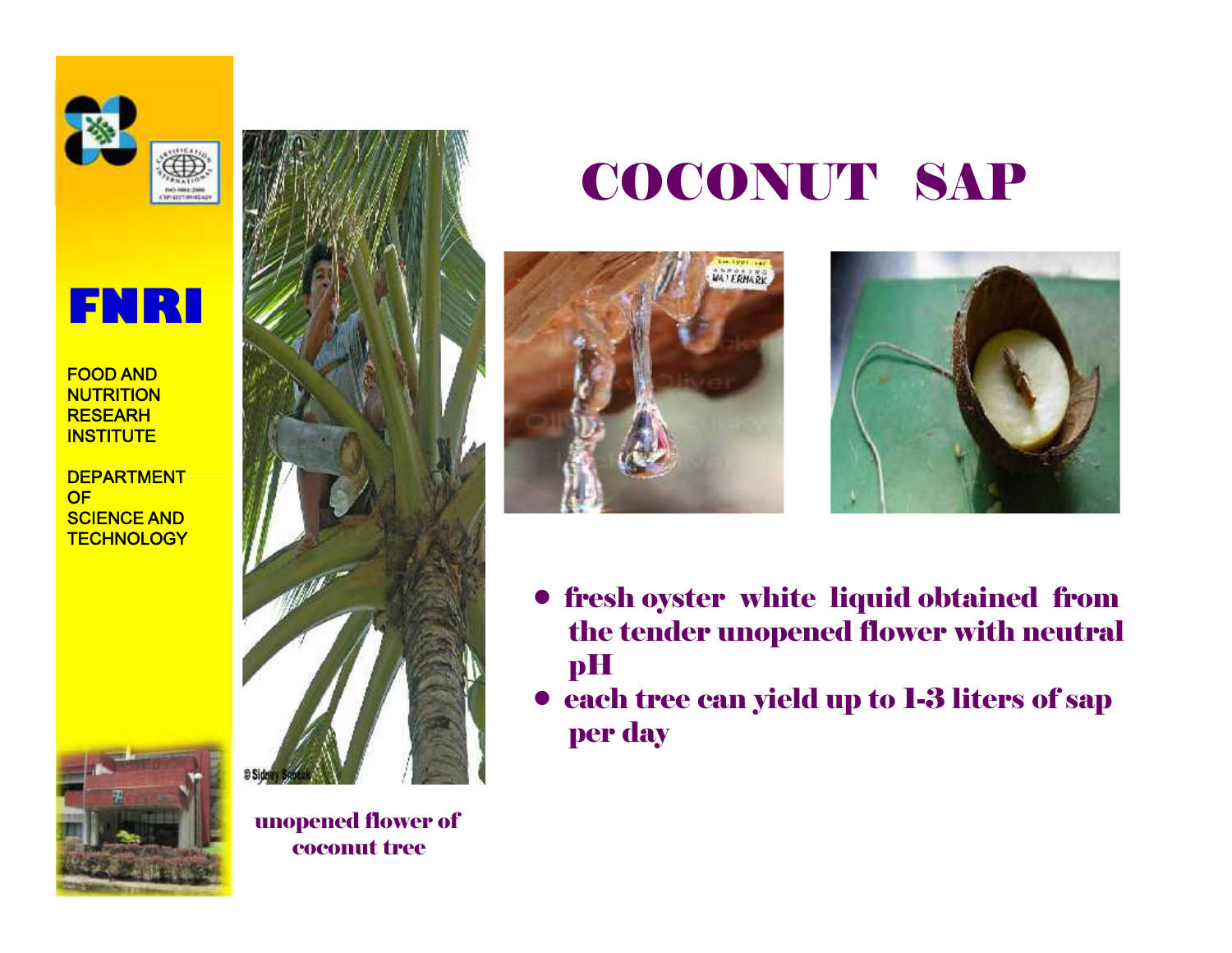

Coconut sugar has great potential as a natural and cheaper alternative for synthetic sweeteners derived from natural ingredients .. .. …



#### Present production from 2 hectares of coconut:



300 hybrid coconut varieties = 3.5 metric tons coconut sugar = 205 gallon of coconut honey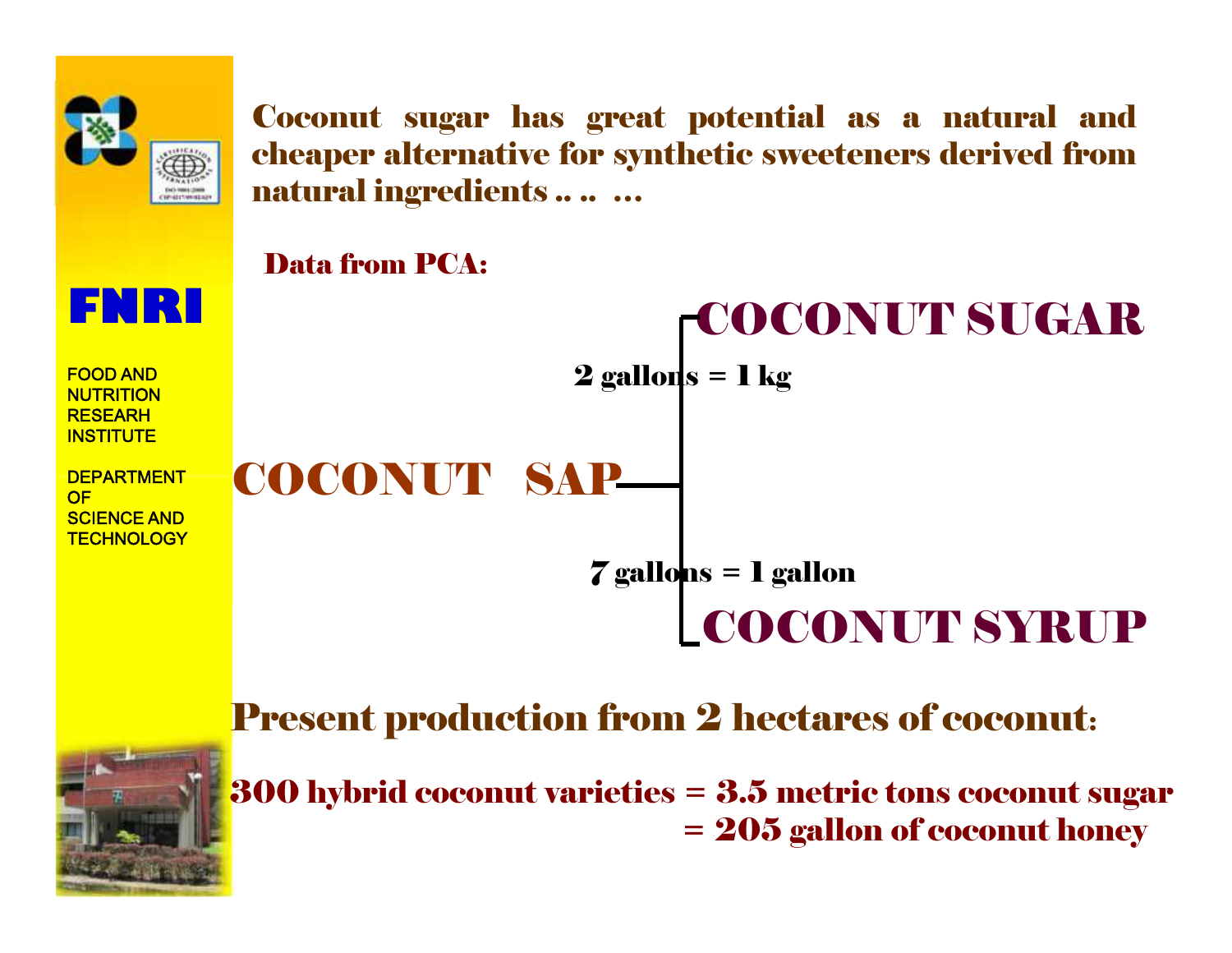



**DEPARTMENT DEPARTMENT OF SCIENCE AND AND TECHNOLOGY TECHNOLOGY**

## **CHARACTERIZATION OF CHARACTERIZATION OF<br>
COCO SAP SUGAR AND SYRUP IN TERMS OF NUTRIENT AND NON-NUTRIENT (Phytonutrients) COMPOSITION**

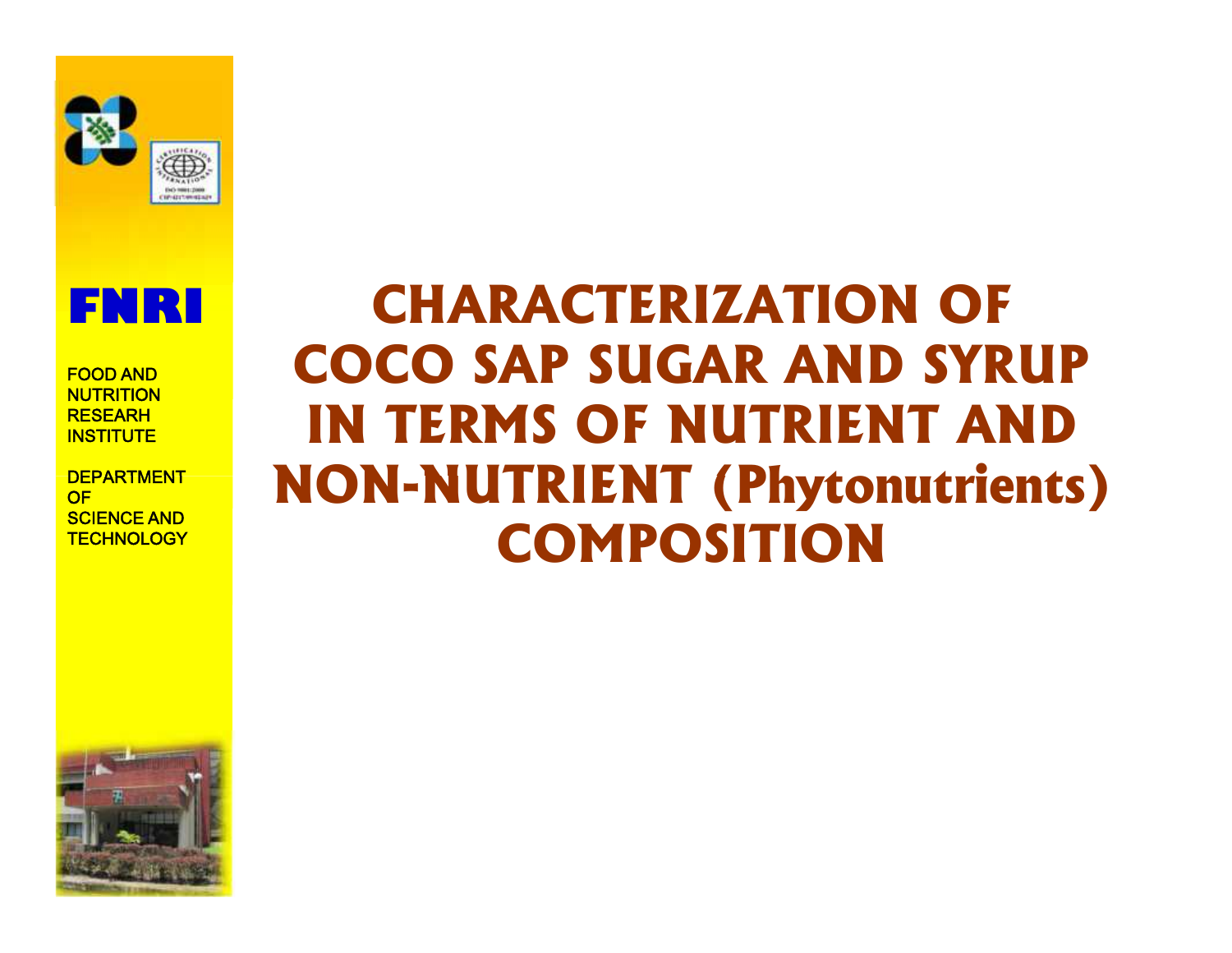

### **PROXIMATE COMPOSITION OF COCONUT SAP SUGAR AND SYRUP**

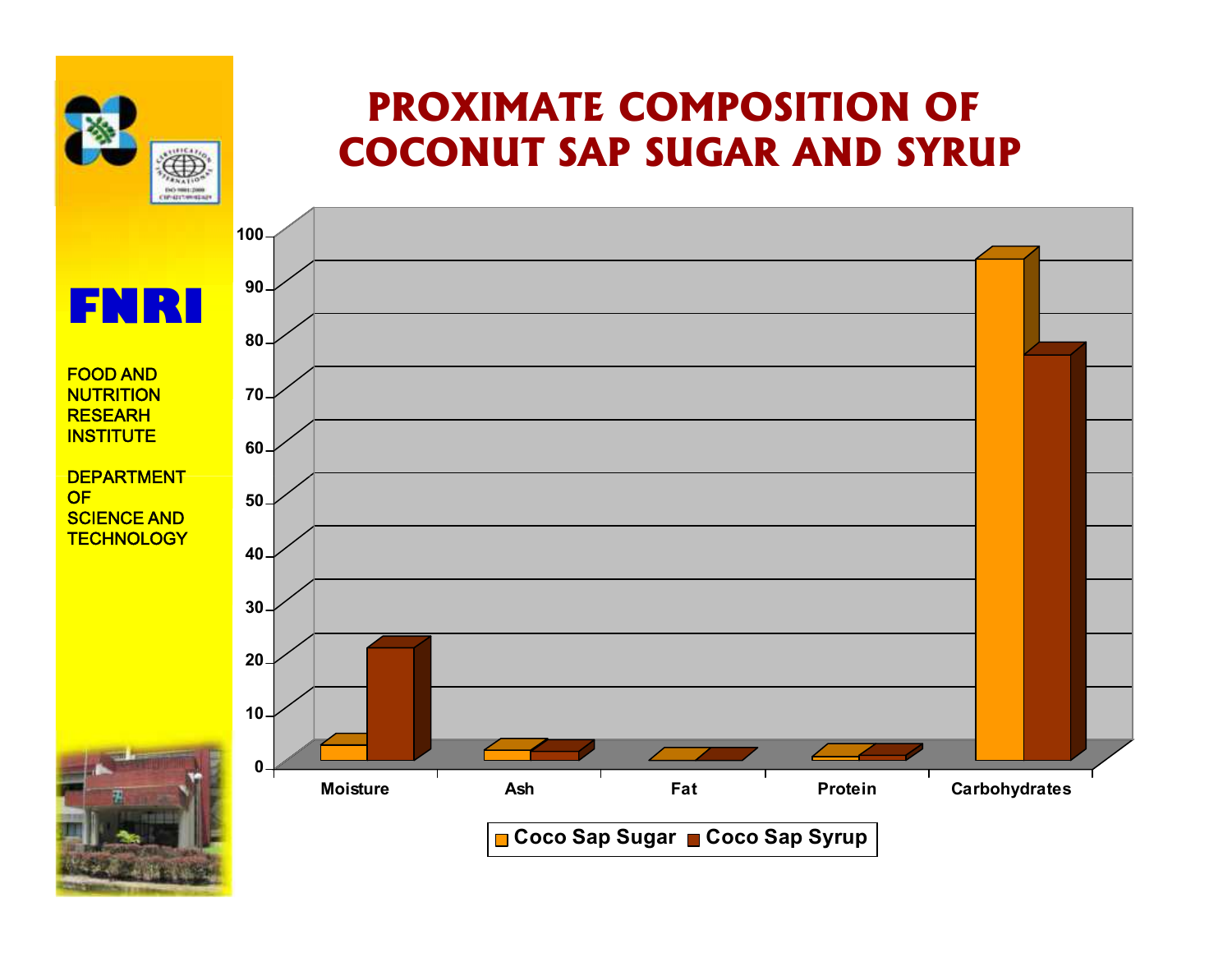

### **IRON, ZINC AND CALCIUM CONTENT OF COCONUT SAP SUGAR AND SYRUP**



**FNRI**

**FOOD AND NUTRITION RESEARH INSTITUTE**

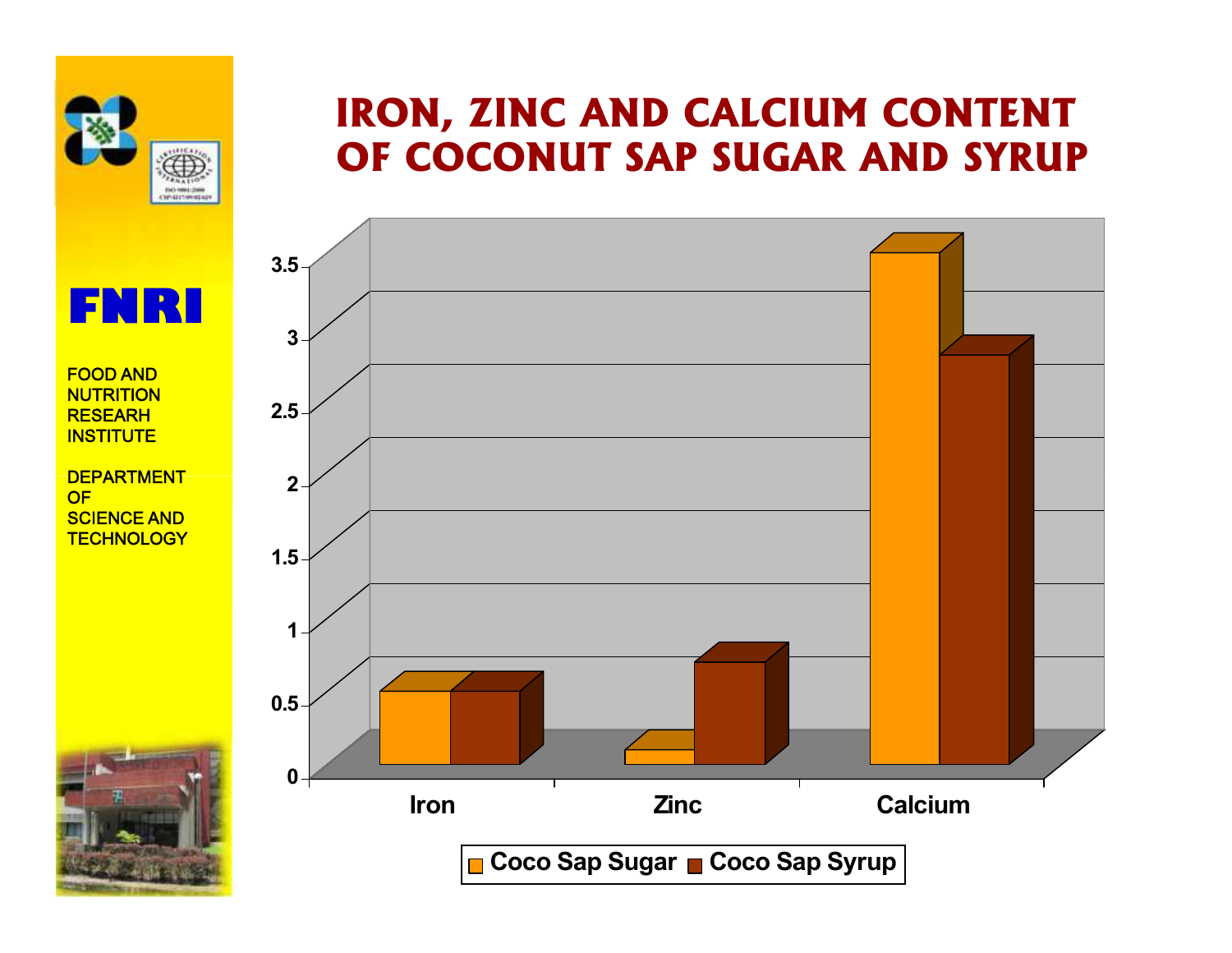

**FOOD AND NUTRITION RESEARH INSTITUTE**

**DEPARTMENT DEPARTMENT**

**SCIENCE AND AND TECHNOLOGY TECHNOLOGY**

**OF**

#### **SODIUM AND POTASSIUM CONTENT OF COCONUT SAP SUGAR AND SYRUP**

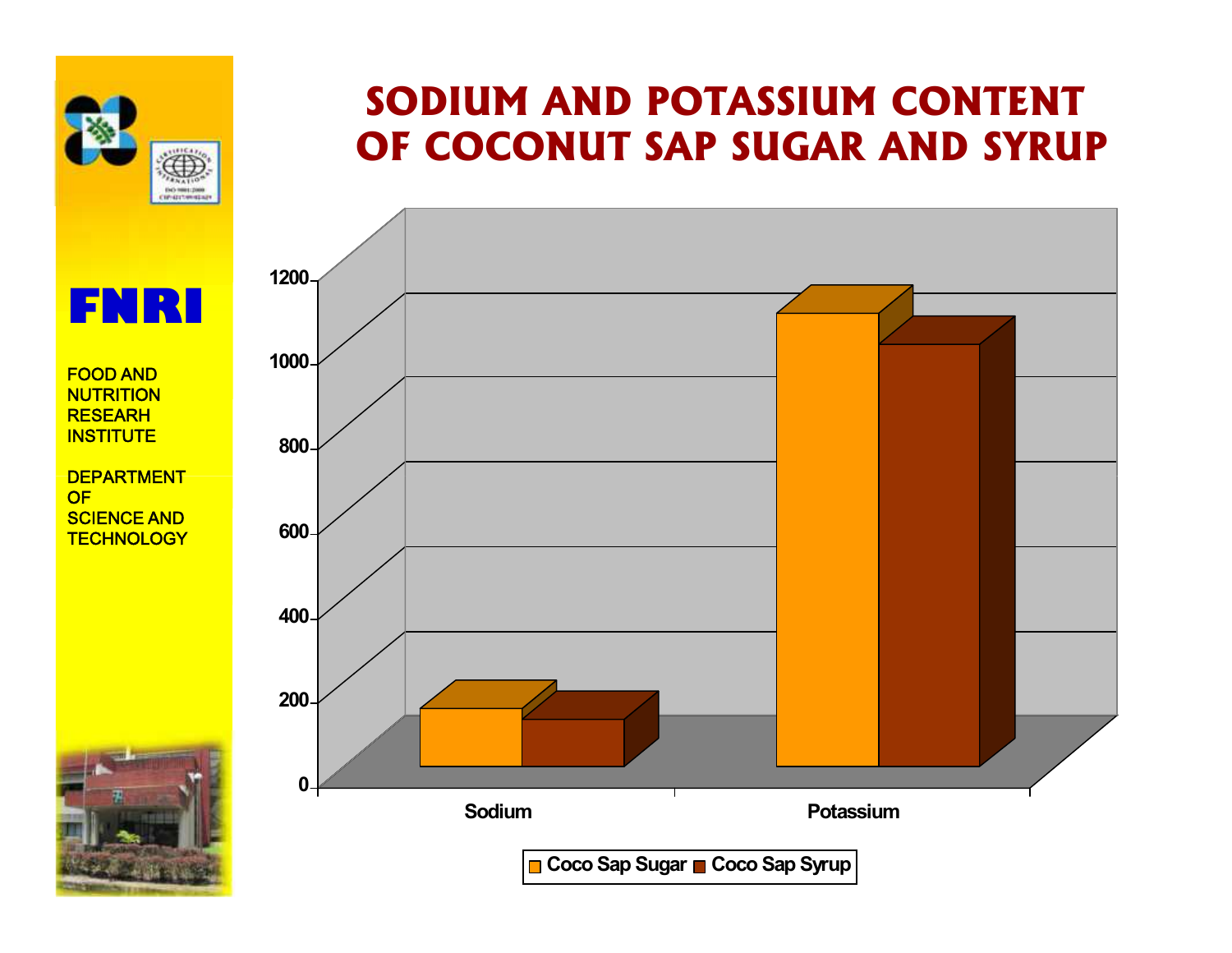

### IRON (Fe) AND ZINC (Zn) CONTENT OF SUGARS\* (mg/100 g Sample)



**FNRI FOOD AND**

#### **NUTRITION RESEARH INSTITUTE**

**DEPARTMENT DEPARTMENT OF SCIENCE AND AND TECHNOLOGY TECHNOLOGY**



\*Data from PCA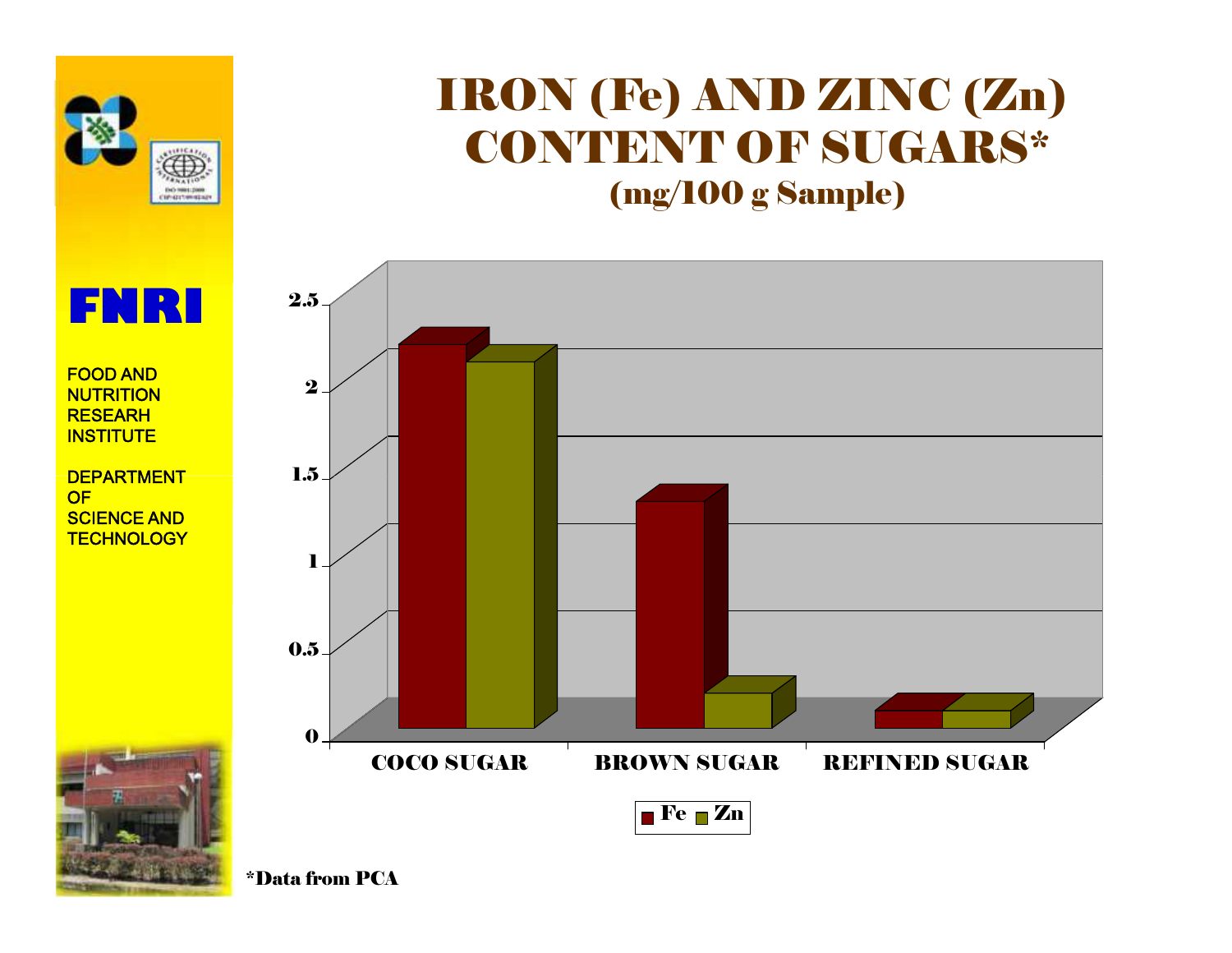

#### **FOOD AND NUTRITION RESEARH INSTITUTE**

**DEPARTMENT DEPARTMENT OF SCIENCE AND AND TECHNOLOGY TECHNOLOGY**



### **DIETARY FIBER AND INULIN CONTENT OF COCONUT SAP SUGAR AND SYRUP**

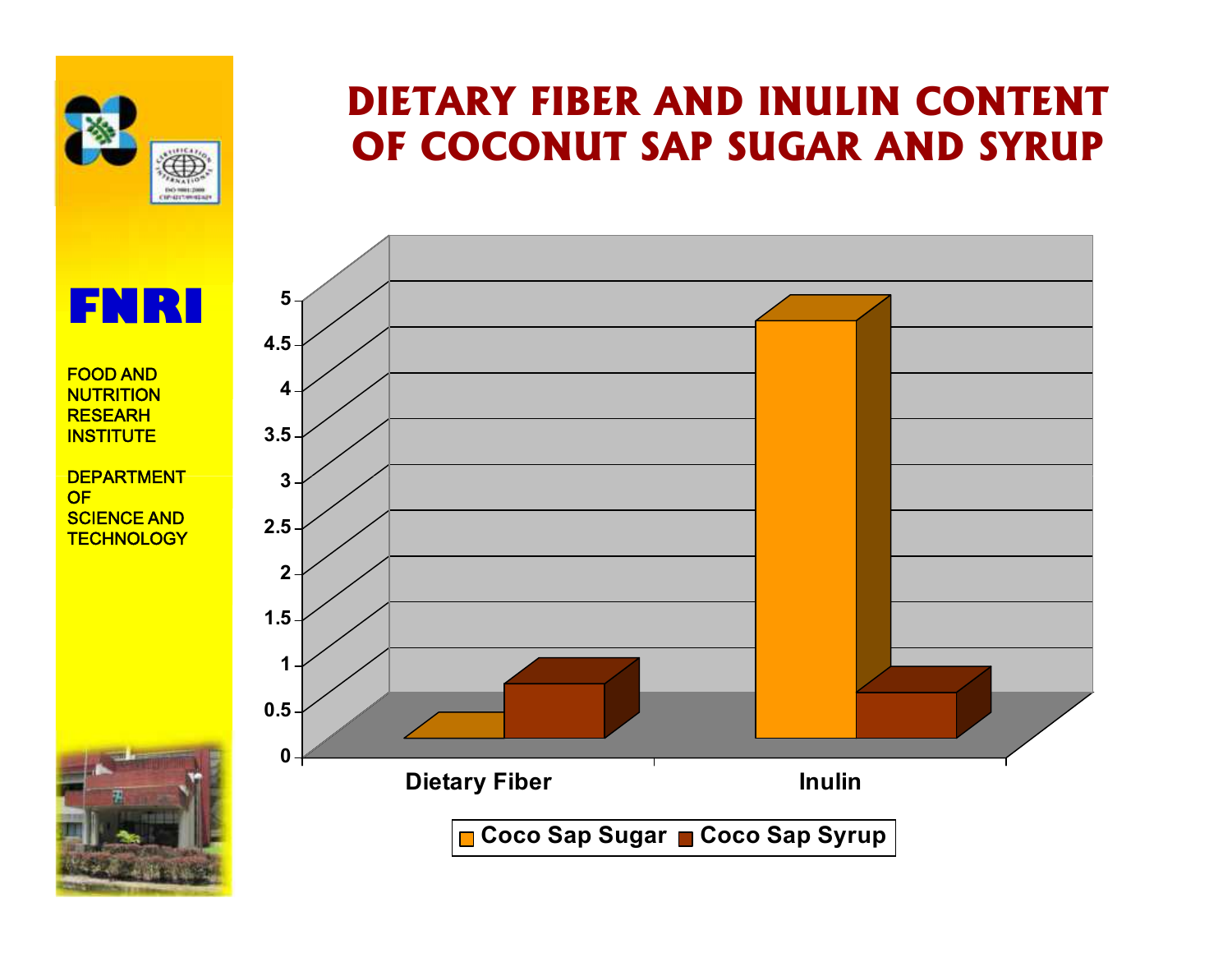

**DEPARTMENT DEPARTMENT**

**SCIENCE AND AND TECHNOLOGY TECHNOLOGY**

**OF**

### **TOTAL SHORT CHAIN FATTY ACIDS FROM COCO SAP SUGAR AND SYRUP**

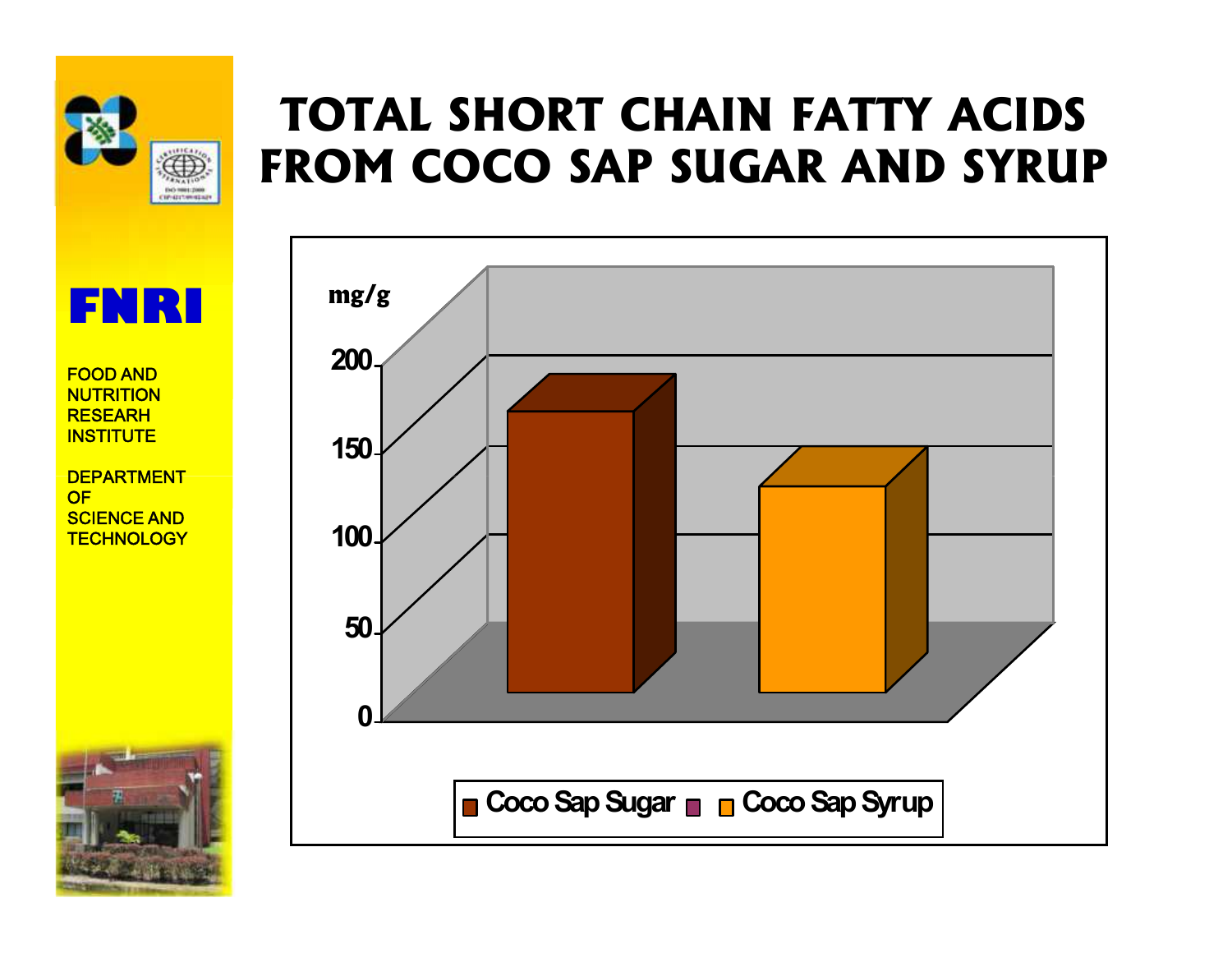

**OF**

### **SHORT CHAIN FATTY ACIDS PRODUCED FROM COCO SAP SUGAR AND SYRUP**

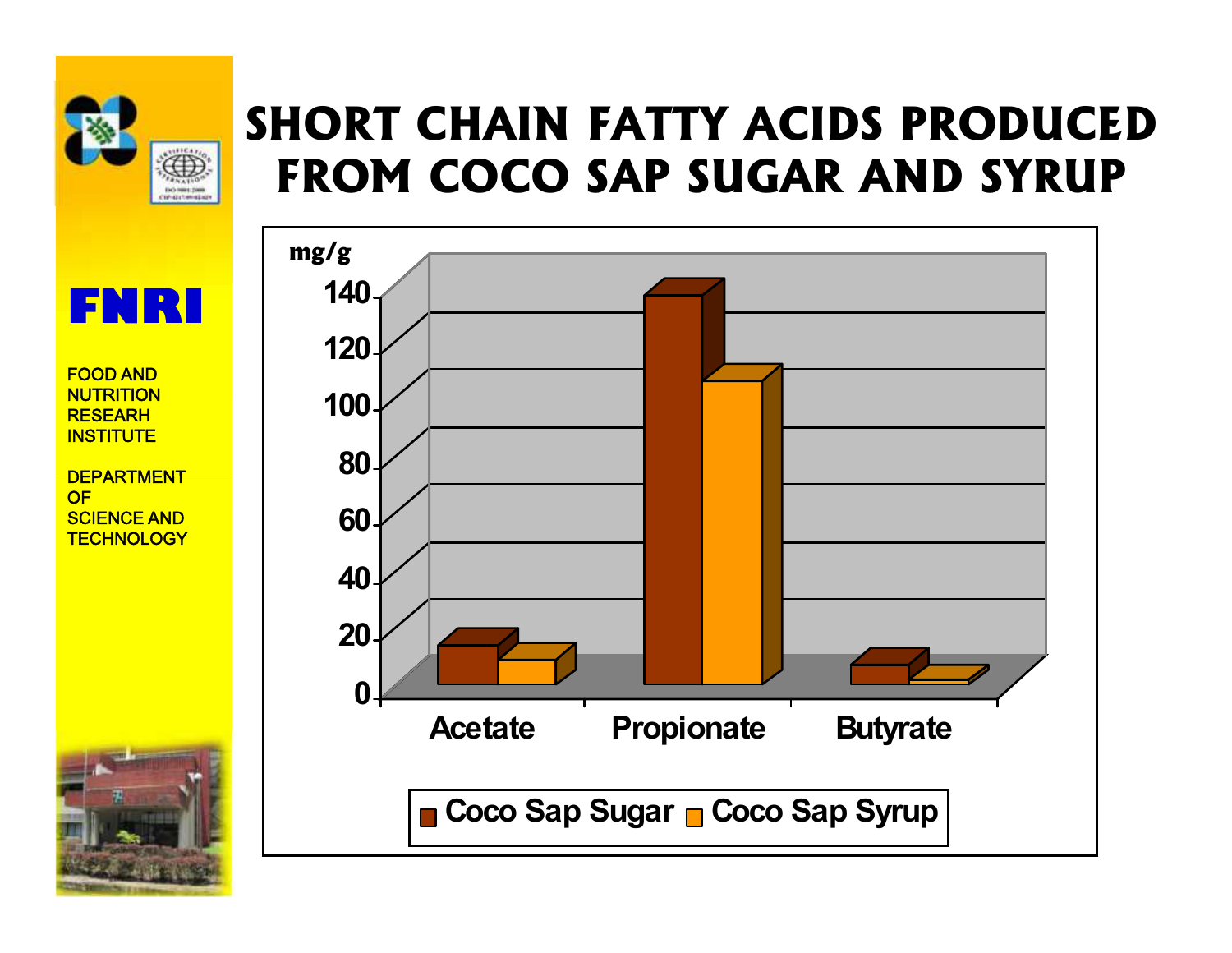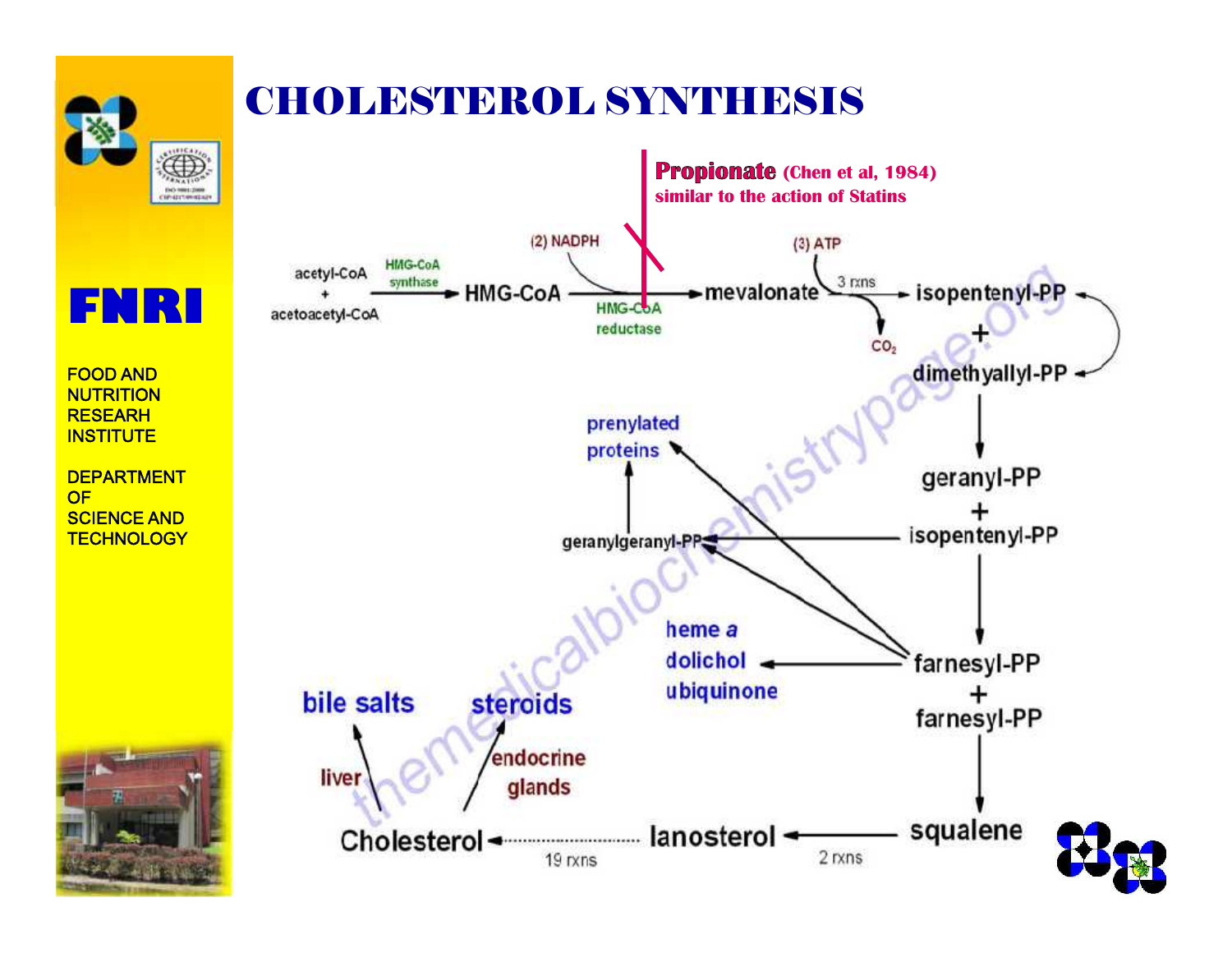

### **PHYTONUTRIENT CONTENT OF COCO SAP SUGAR AND SYRUP**



**FOOD AND NUTRITION RESEARH INSTITUTE**

**FNRI**

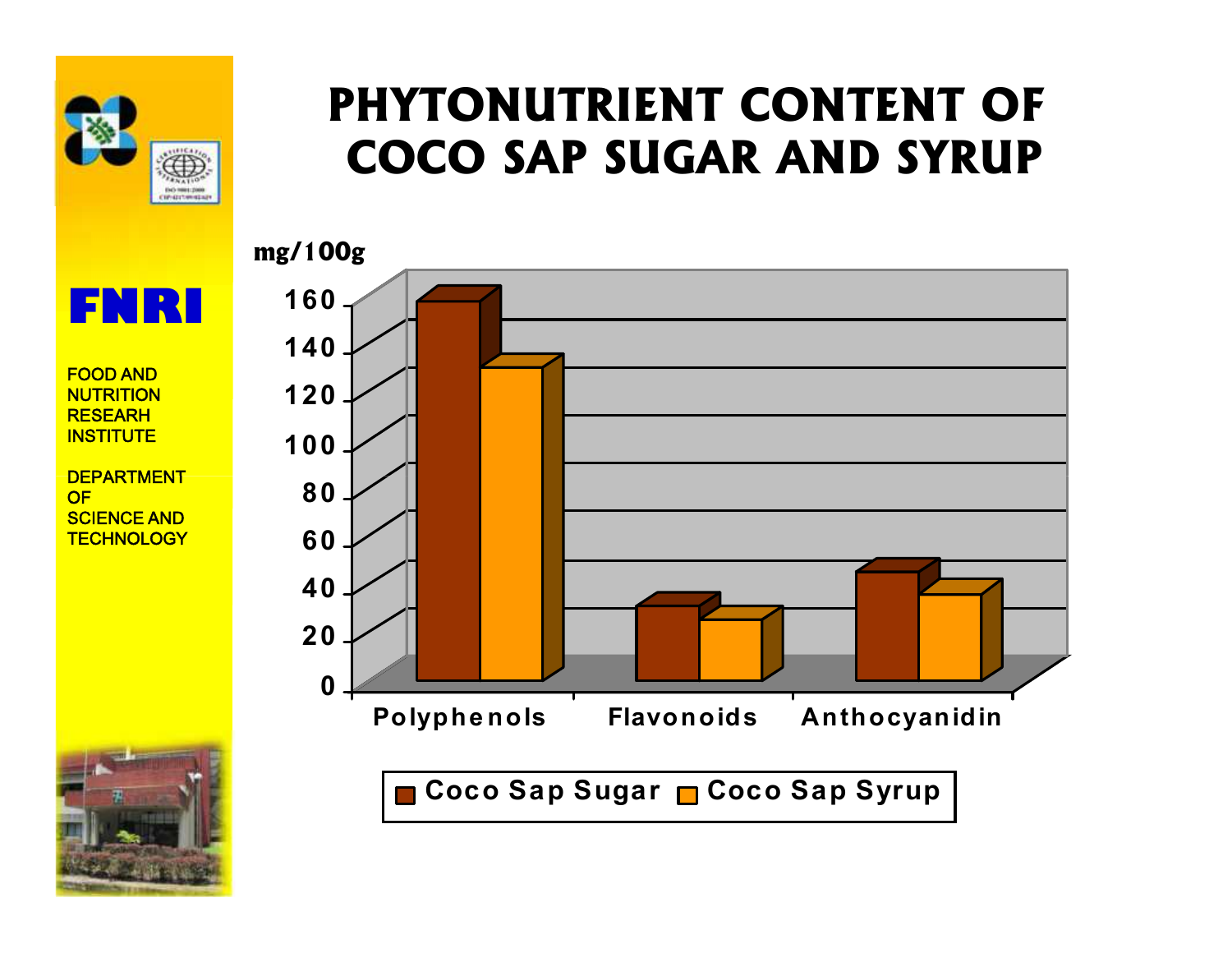

**FOOD AND NUTRITION RESEARH INSTITUTE**

**DEPARTMENT DEPARTMENT OF SCIENCE AND AND TECHNOLOGY TECHNOLOGY**



### **ANTIOXIDANT ACTIVITY OF COCONUT SAP SUGAR AND SYRUP**



**DPPH measures % inhibition FRAP measures reducing power expressed in mg Trolox/100g**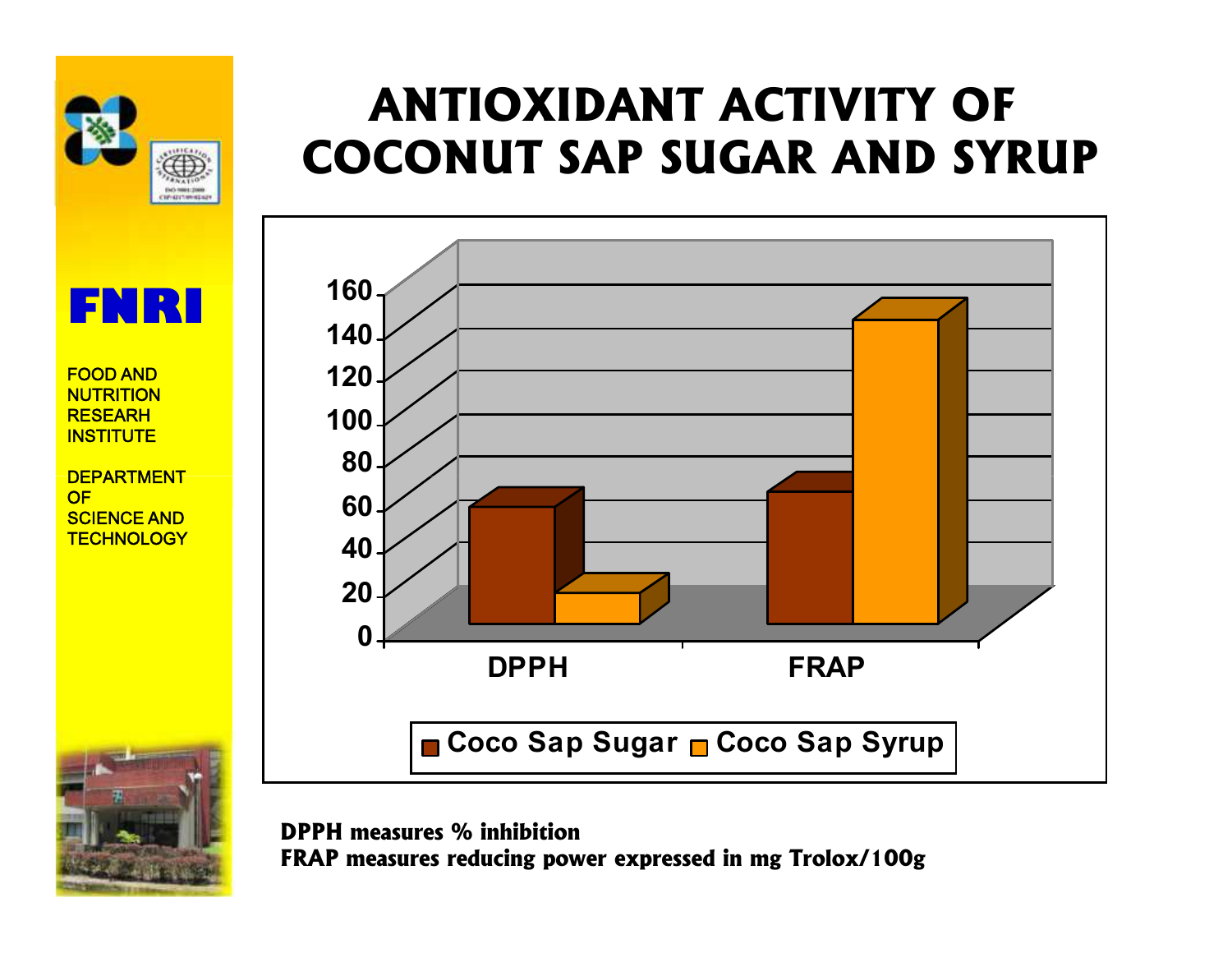

#### **SUB-CLINICAL TEST:**



**FOOD AND NUTRITION RESEARH INSTITUTE**

**DEPARTMENT DEPARTMENT OF SCIENCE AND AND TECHNOLOGY TECHNOLOGY**

# **GLYCEMIC INDEX GLYCEMIC INDEX OF COCO SAP SUGAR AND SYRUP SYRUP**

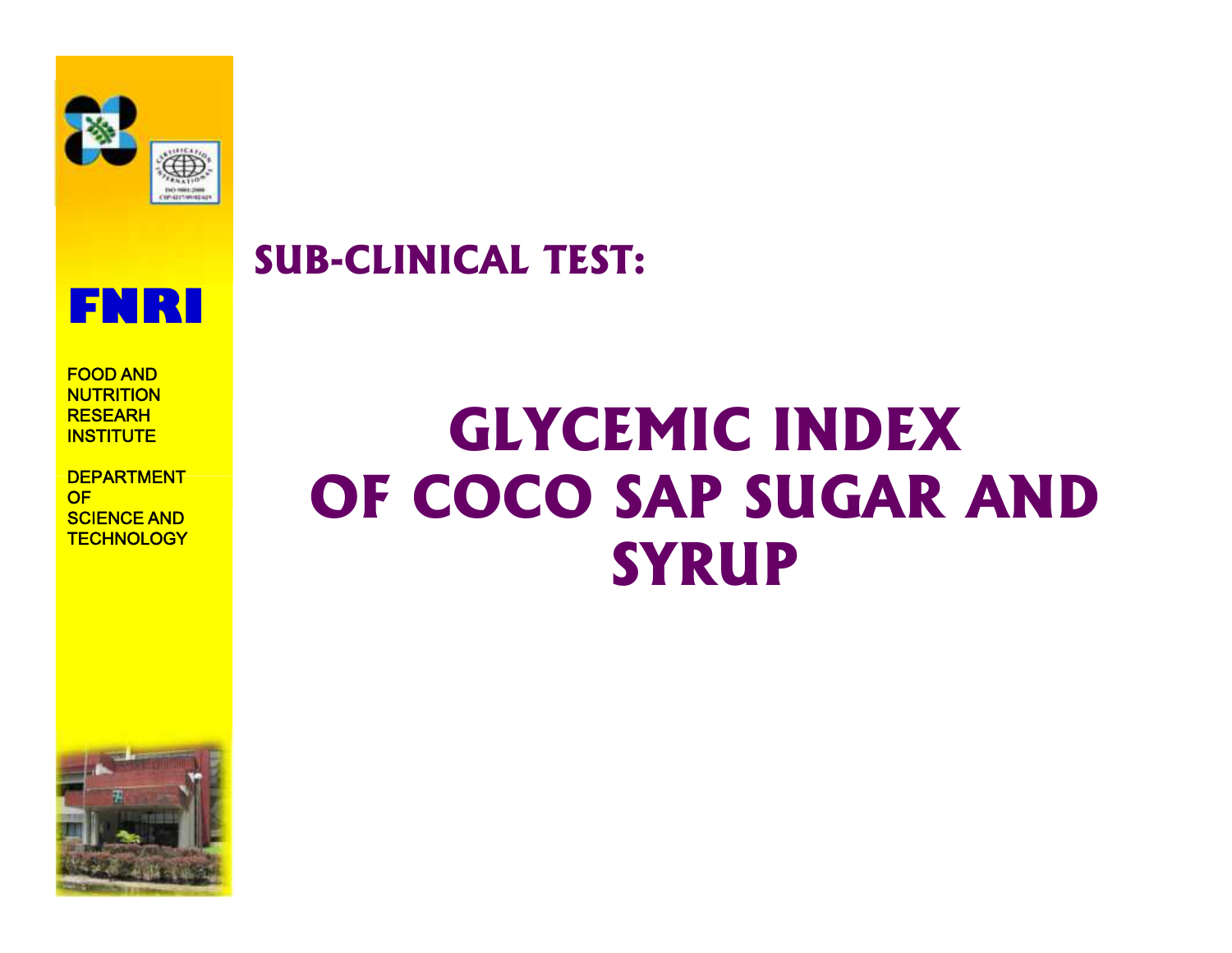

### GLYCEMIC INDEX



**FOOD AND NUTRITION RESEARH INSTITUTE**

**DEPARTMENT DEPARTMENT OF SCIENCE AND AND TECHNOLOGY TECHNOLOGY**



**is a classification of food based on the blood classificationof onblood glucose response of a food relative to a fooda standard glucose solution or a starchy food or e.g. white bread.**

**E.g. white bread.**<br>IT IS WIDELY RECOGNIZED AS A **RELIABLE, PHYSIOLOGICALLY BASED BASED CLASSIFICATION OF ACCORDING TO THEIR POST-ACCORDING PRANDIAL GLYCEMIC EFFECT PRANDIAL GLYCEMIC EFFECT FOODS**

**(Foster-Powell et al, 2002; FAO/WHO Joint Joint Expert Consultation, 1997)**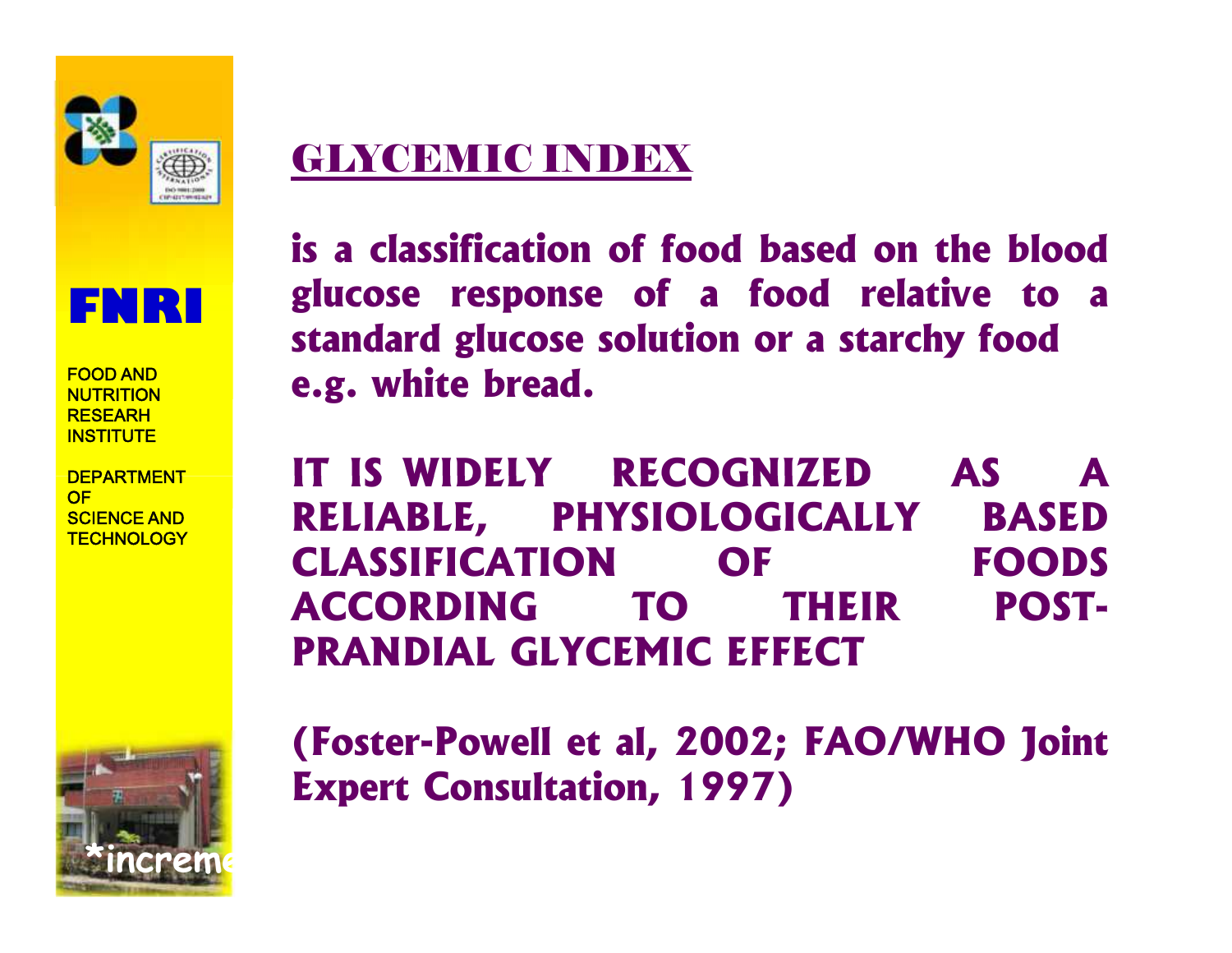

### CLASSIFICATION OF GLYEMIC INDEX (GI) OF FOODS





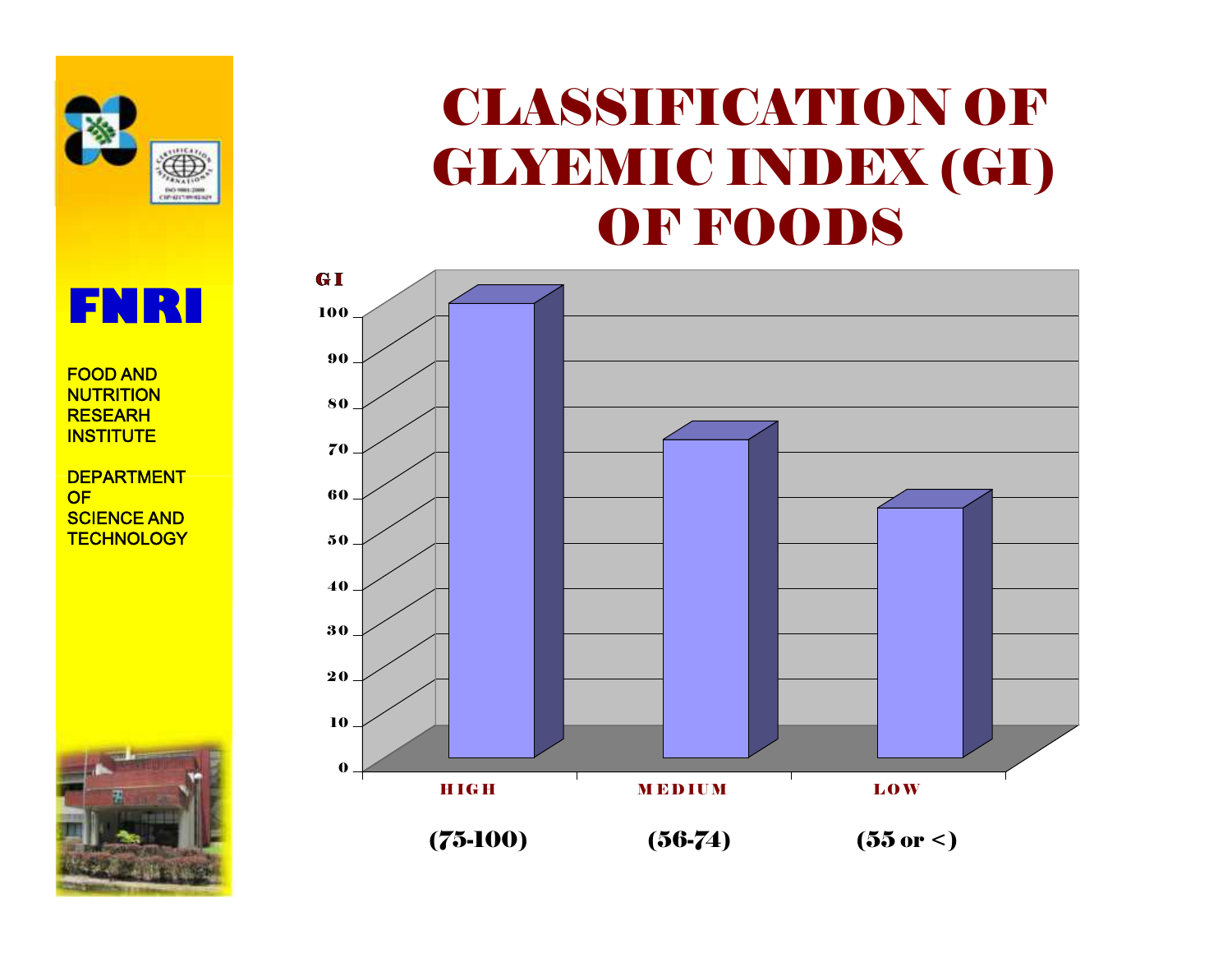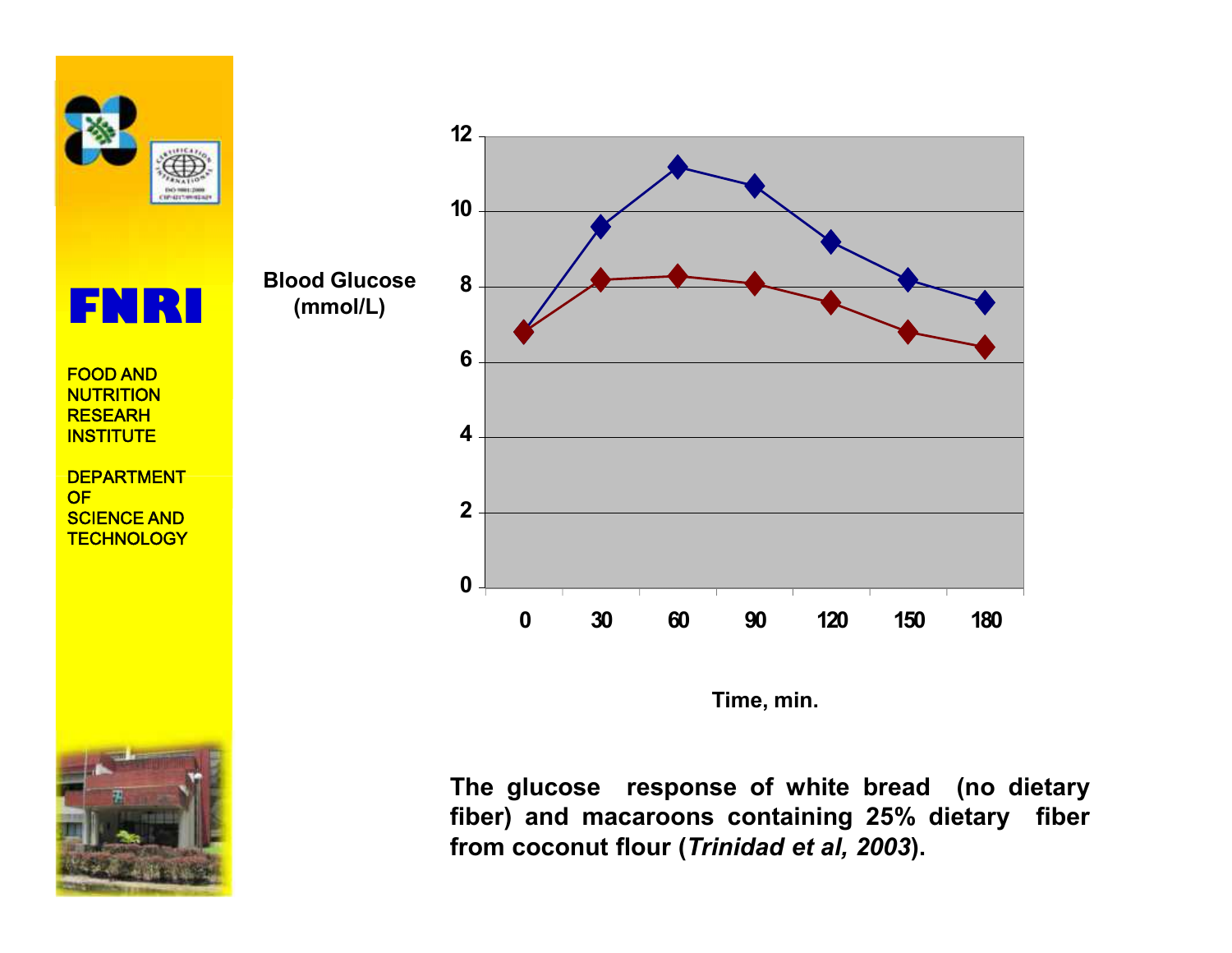![](_page_18_Picture_0.jpeg)

**FOOD AND NUTRITION RESEARH INSTITUTE**

**DEPARTMENT DEPARTMENT OF SCIENCE AND AND TECHNOLOGY TECHNOLOGY**

![](_page_18_Picture_4.jpeg)

### FAO/WHO **endorsed the use of GI method** FAO/WHO

**for classifying carbohydrate-rich foods and recommend that GI values of food can be used in conjunction with food composition of food composition tables to guide food choices (Joint FAO/ WHO Expert Consultation, 1997).**

**It also advocate the consumption of highcarbohydrate (CHO) diet (≥55% of energy from CHO), with the bulk of CHO-containing foods being rich in non-starch polysaccharides e.g. dietary fiber, with low GI (** $\leq 60$ **). choices (Joint)**<br> **choices (Dividing Dividing Divery Consultation, 1997).**<br> **choice is to diet (≥55% of**<br> **cho), with the bulk of CHO-cor<br>
<b>cho), with the bulk of CHO-cor**<br> **choice is being rich in non-starch polysace<br>
d**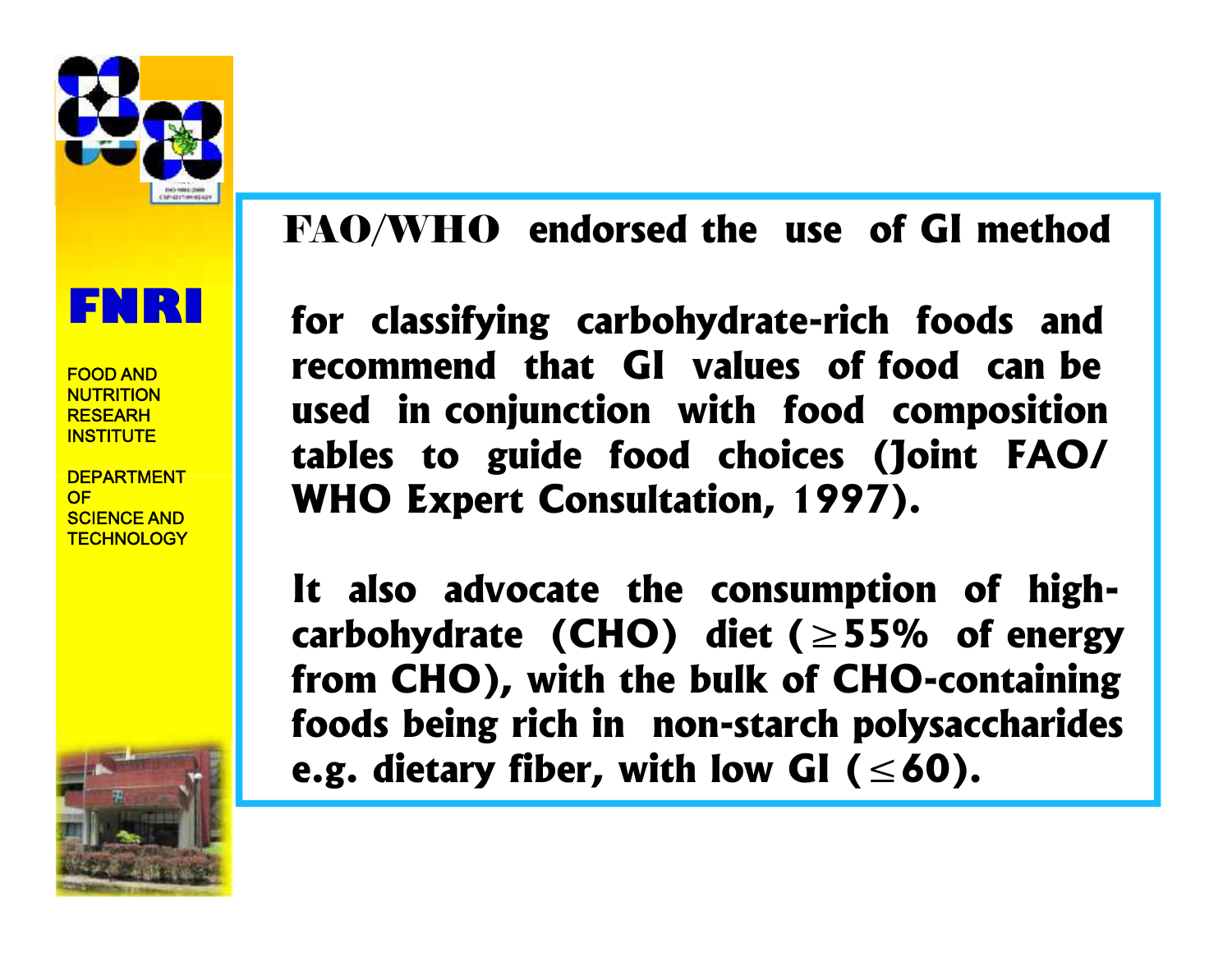![](_page_19_Picture_0.jpeg)

**FOOD AND NUTRITION RESEARH INSTITUTE**

**DEPARTMENT DEPARTMENT OF SCIENCE AND AND TECHNOLOGY TECHNOLOGY**

### LOW GI FOOD **HAS BEEN SHOWN TO REDUCE POSTPRANDIAL GLUCOSE AND INSULIN RESPONSES AND IMPROVE THE OVERALL BLOOD GLUCOSE AND LIPID** LOW GI FOOD HAS BEEN SHOWN TO<br>
REDUCE POSTPRANDIAL GLUCOSE AND<br>
INSULIN RESPONSES AND IMPROVE THE<br>
OVERALL BLOOD GLUCOSE AND LIPID<br>
CONCENTRATION IN NORMAL SUBJECTS **AND PATIENTS WITH DIABETES MELLITUS. PATIENTS**

*(Jenkins et al, 1987; Wolever et al, 1992; Brand et al,<br>1991: Collier et al. 1988: Fontevielle et al. 1988) 1991; Collier et al, 1988; Fontevielle et al, 1988)*

![](_page_19_Picture_6.jpeg)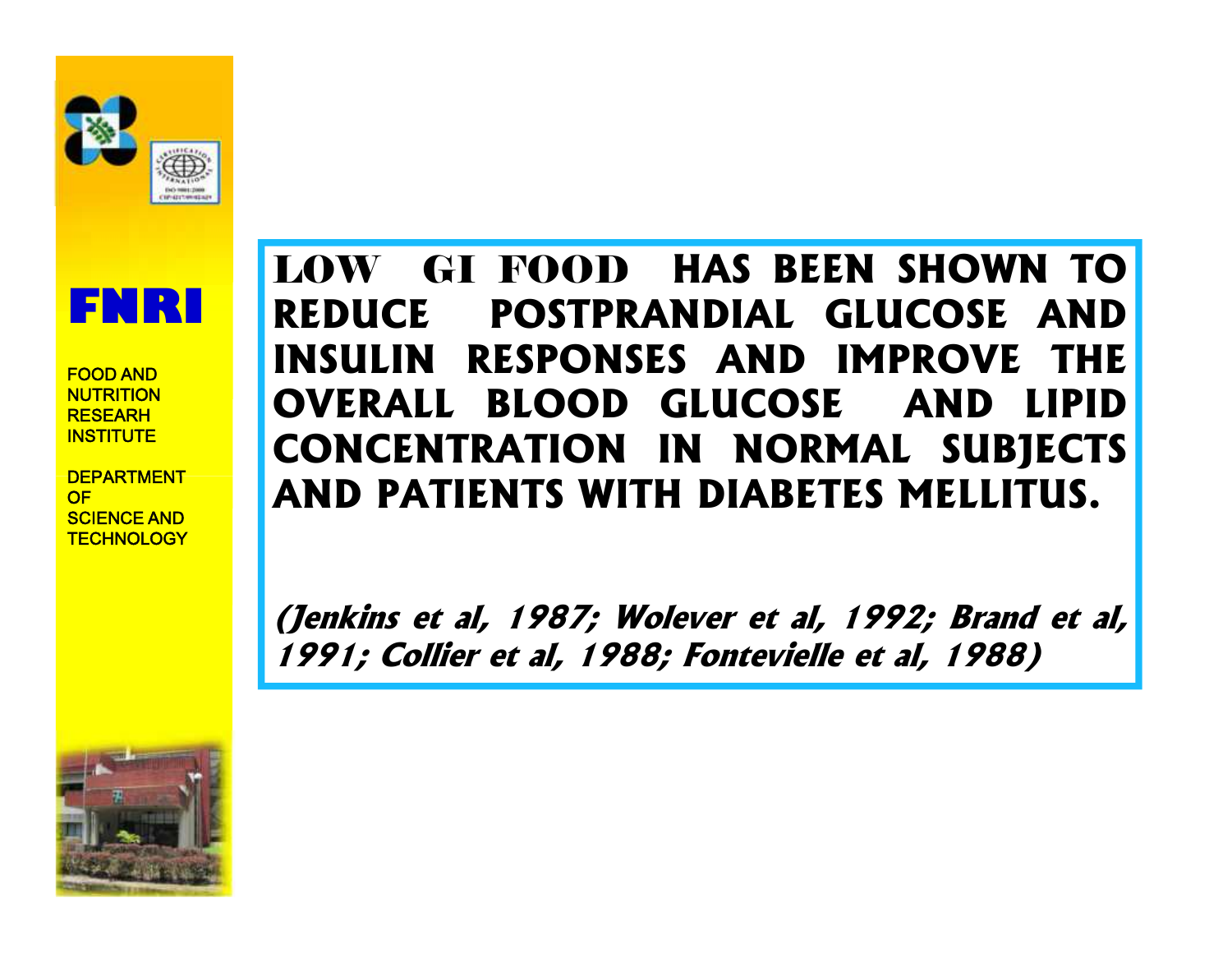![](_page_20_Picture_0.jpeg)

# **METHODS**

![](_page_20_Picture_2.jpeg)

**FOOD AND NUTRITION RESEARH INSTITUTE**

**DEPARTMENT DEPARTMENT OF SCIENCE AND AND TECHNOLOGY TECHNOLOGY**

> **July Seminar Series**

![](_page_20_Picture_6.jpeg)

**Study Participants:**

**10 Apparently Healthy HumanAdults Inclusion Criteria:**

- *Fasting blood glucose*
	- *≤6.2mmol/L ≤6.2mmol/L*

*but not less than 3.5 mmol/L*

- *BMI: 20-25 kg/m<sup>2</sup>*
- *Age: 30-65 years*
- *No medication for glucose but not less than 3.5 mm<br>BMI: 20-25 kg/m<sup>2</sup><br>Age: 30-65 years<br>No medication for glucose<br>Non smokers*
- *Non smokers*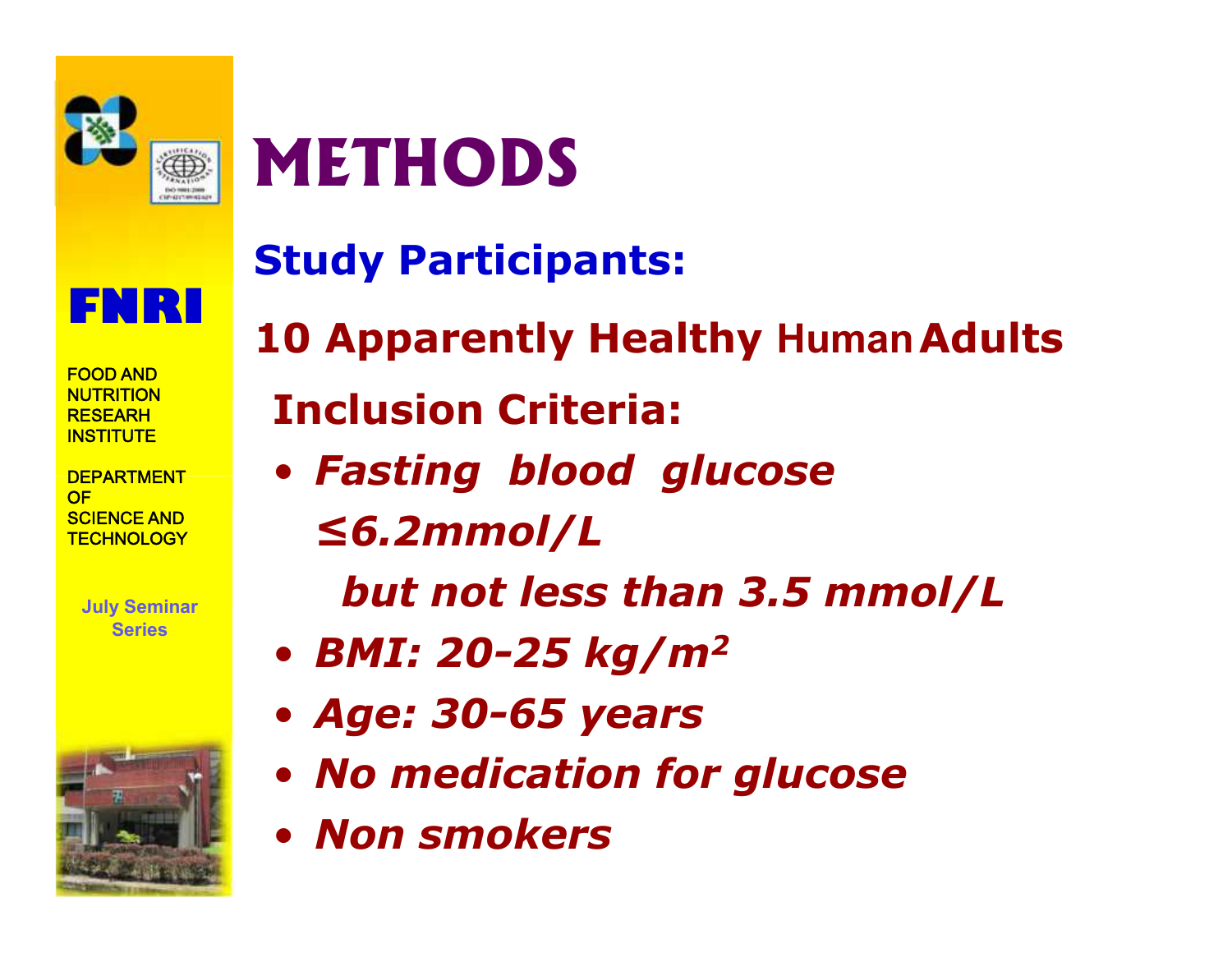![](_page_21_Picture_0.jpeg)

**FOOD AND NUTRITION RESEARH INSTITUTE**

**DEPARTMENT DEPARTMENT OF SCIENCE AND AND TECHNOLOGY TECHNOLOGY**

![](_page_21_Picture_4.jpeg)

# PROTOCOL OF THE STUDY

A 50-gram available CHO of coco sugar and standard glucose solution were given to subjects on separate occasions after an overnight fast A 50-gram available CHO of coco sugar and<br>standard glucose solution were given to<br>subjects on separate occasions after an<br>overnight fast

Blood samples were collected at 0, 15, 30, 45, 60, 90 and 120 min

Blood was separated from serum and read in a Clinical Chemistry Analyzer Clinical

The Incremental Area Under the Curve of coco sugar and standard glucose solution w a s calculated to determine the glycemic index of coco sugar Incremental Area Under the Curve of<br>
sugar and standard glucose solution<br>
calculated to determine the glycemic<br>
cof coco sugar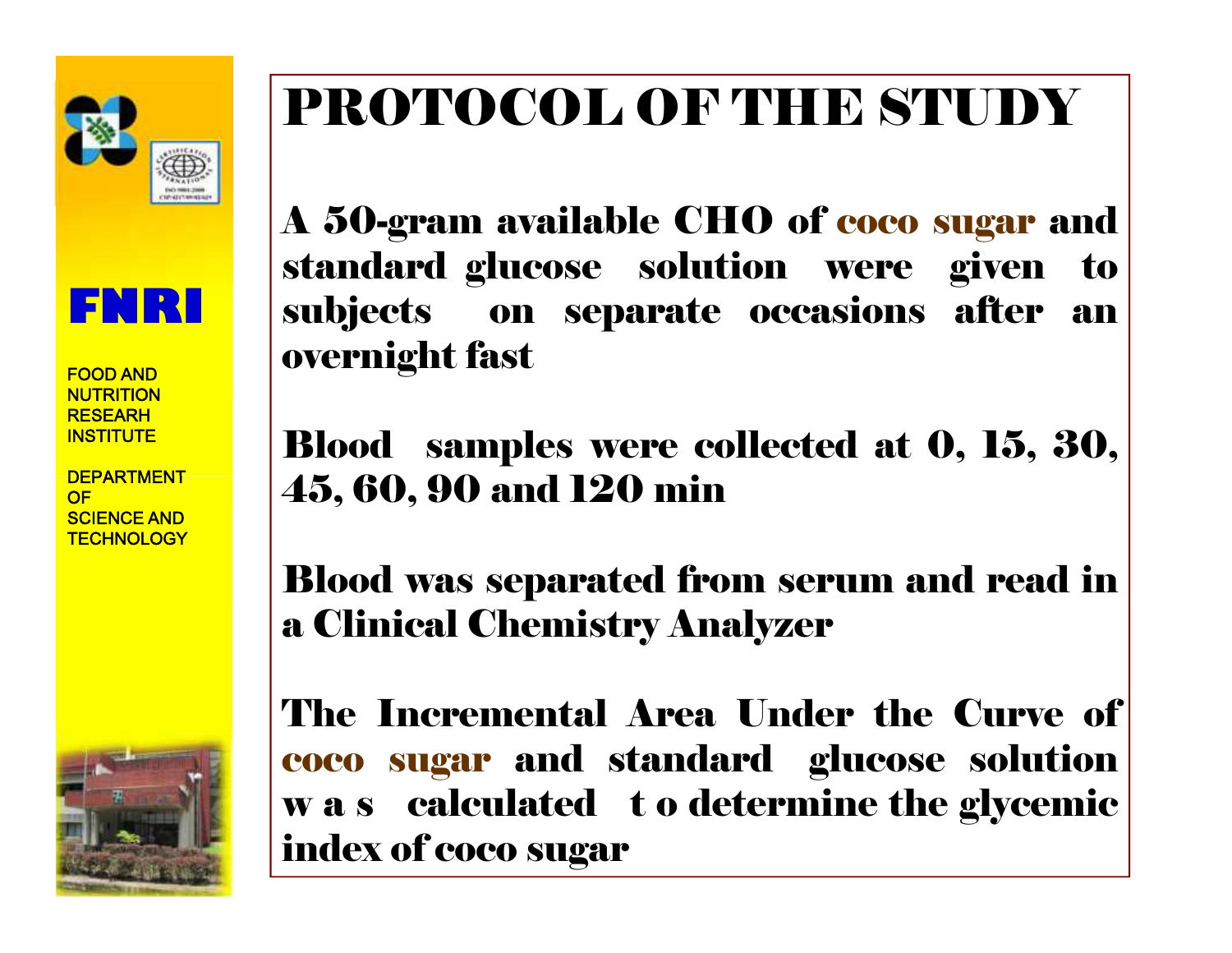![](_page_22_Picture_0.jpeg)

![](_page_22_Picture_1.jpeg)

**DEPARTMENT DEPARTMENT OF SCIENCE AND AND TECHNOLOGY TECHNOLOGY**

> **July Seminar Series**

![](_page_22_Picture_5.jpeg)

![](_page_22_Picture_6.jpeg)

![](_page_22_Picture_7.jpeg)

![](_page_22_Picture_8.jpeg)

**Blood collection were at 0, 15, 30, 45, 60, 90 and 120 mins**

**Clinical Chemistry Analyzer**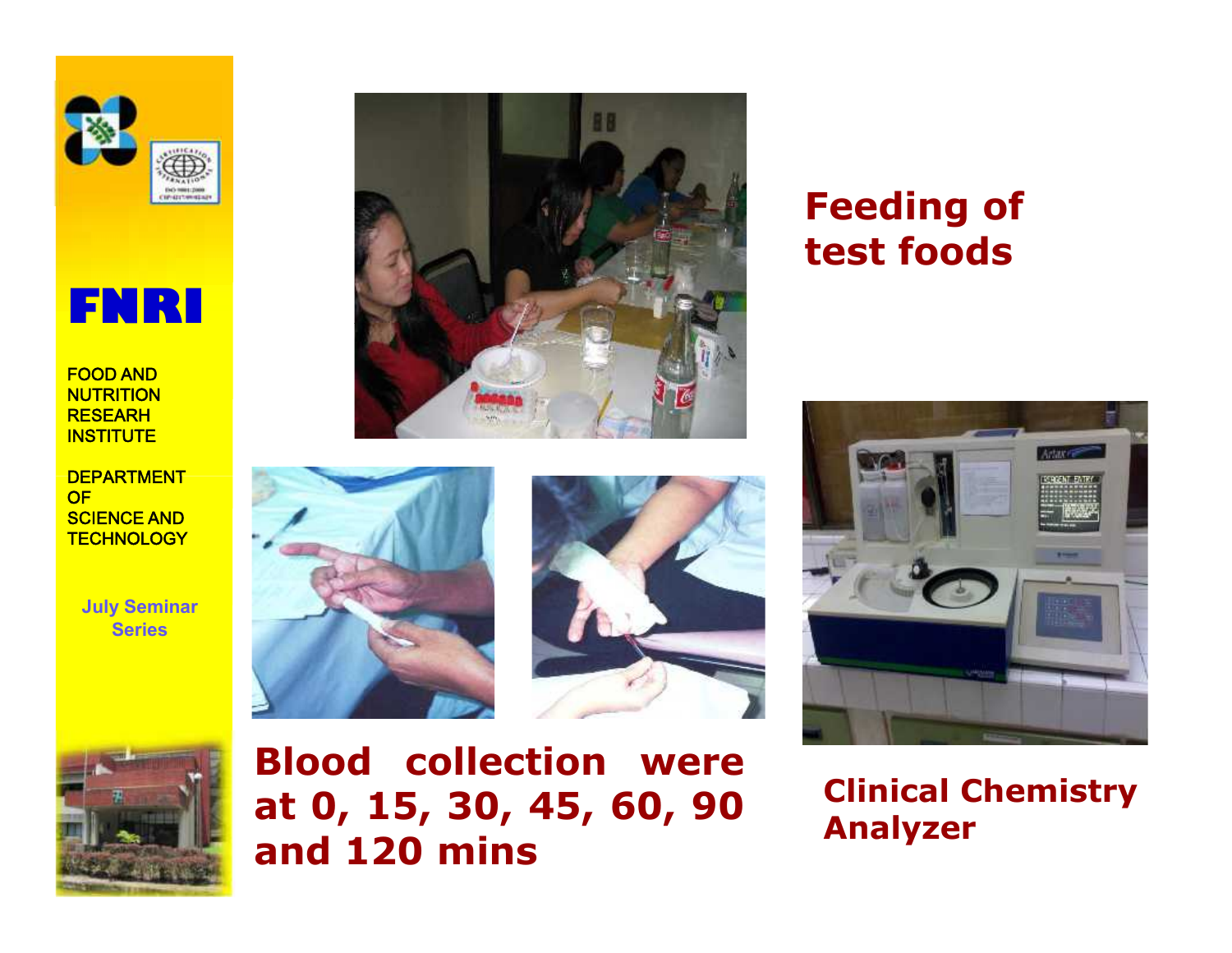![](_page_23_Picture_0.jpeg)

## **CALCULATION OF GI OF FOOD**

![](_page_23_Picture_2.jpeg)

**FOOD AND NUTRITION RESEARH INSTITUTE**

**DEPARTMENT DEPARTMENT OF SCIENCE AND AND TECHNOLOGY TECHNOLOGY**

> **July Seminar Series**

![](_page_23_Picture_6.jpeg)

### **\*Incremental Area Under the Curve**

![](_page_23_Picture_8.jpeg)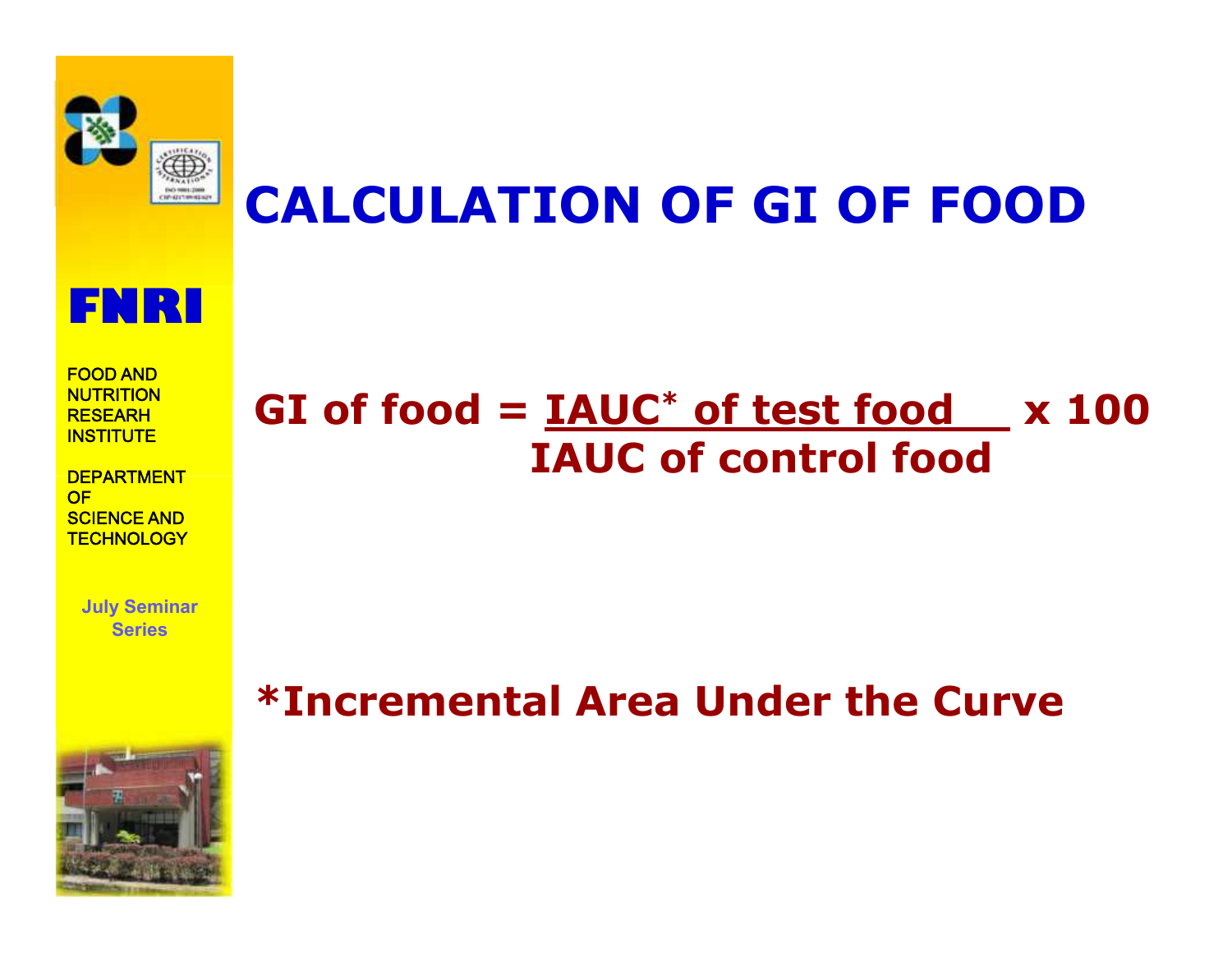![](_page_24_Picture_0.jpeg)

# **RESULTS**

#### GLUCOSE RESPONSE OF COCO SUGAR/SYSRUP AGAINST A STANDARD GLUCOSE SOLUTION

![](_page_24_Figure_3.jpeg)

**FNRI**

**FOOD AND NUTRITION RESEARH INSTITUTE**

![](_page_24_Picture_7.jpeg)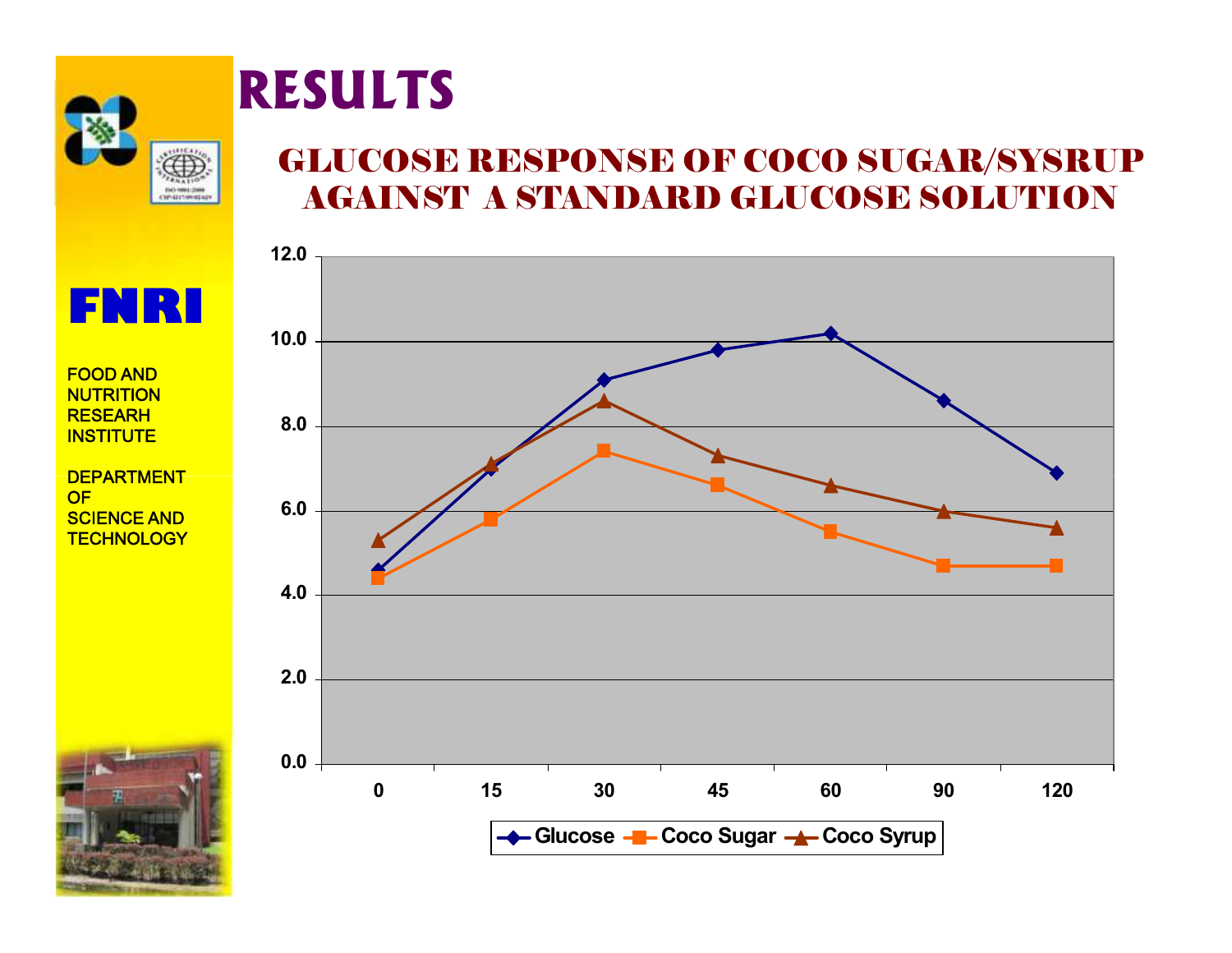![](_page_25_Picture_0.jpeg)

![](_page_25_Picture_1.jpeg)

**DEPARTMENT DEPARTMENT OF SCIENCE AND AND TECHNOLOGY TECHNOLOGY**

# GI OF COCO SUGAR = 35±4 GI OF COCO SYRUP = 39±4

LOW GINCEMIC INDEX FOOD

![](_page_25_Picture_6.jpeg)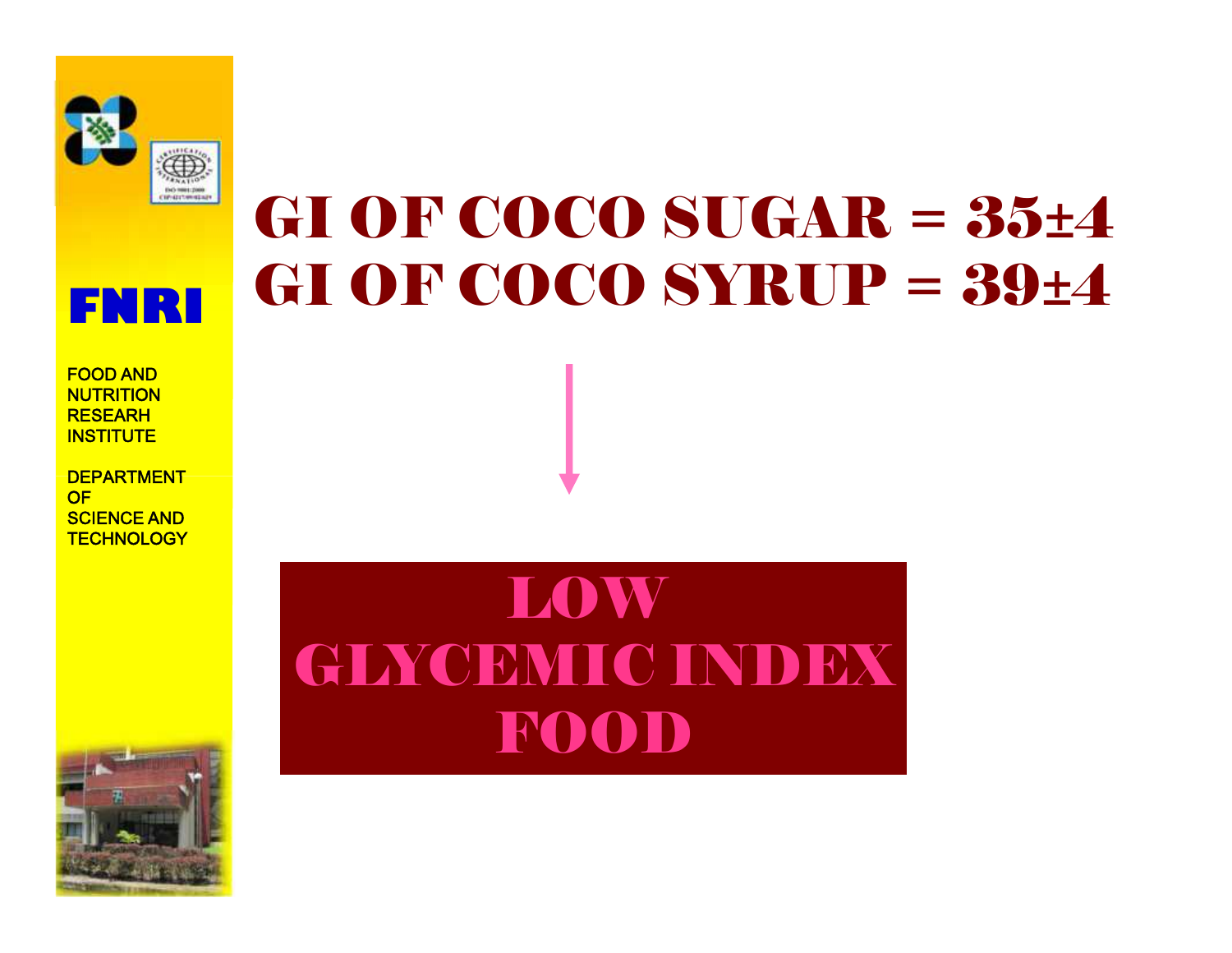![](_page_26_Picture_0.jpeg)

## COMPARATIVE GIs OF SUGARS

![](_page_26_Figure_2.jpeg)

#### **FOOD AND NUTRITION RESEARH INSTITUTE**

![](_page_26_Picture_5.jpeg)

![](_page_26_Figure_6.jpeg)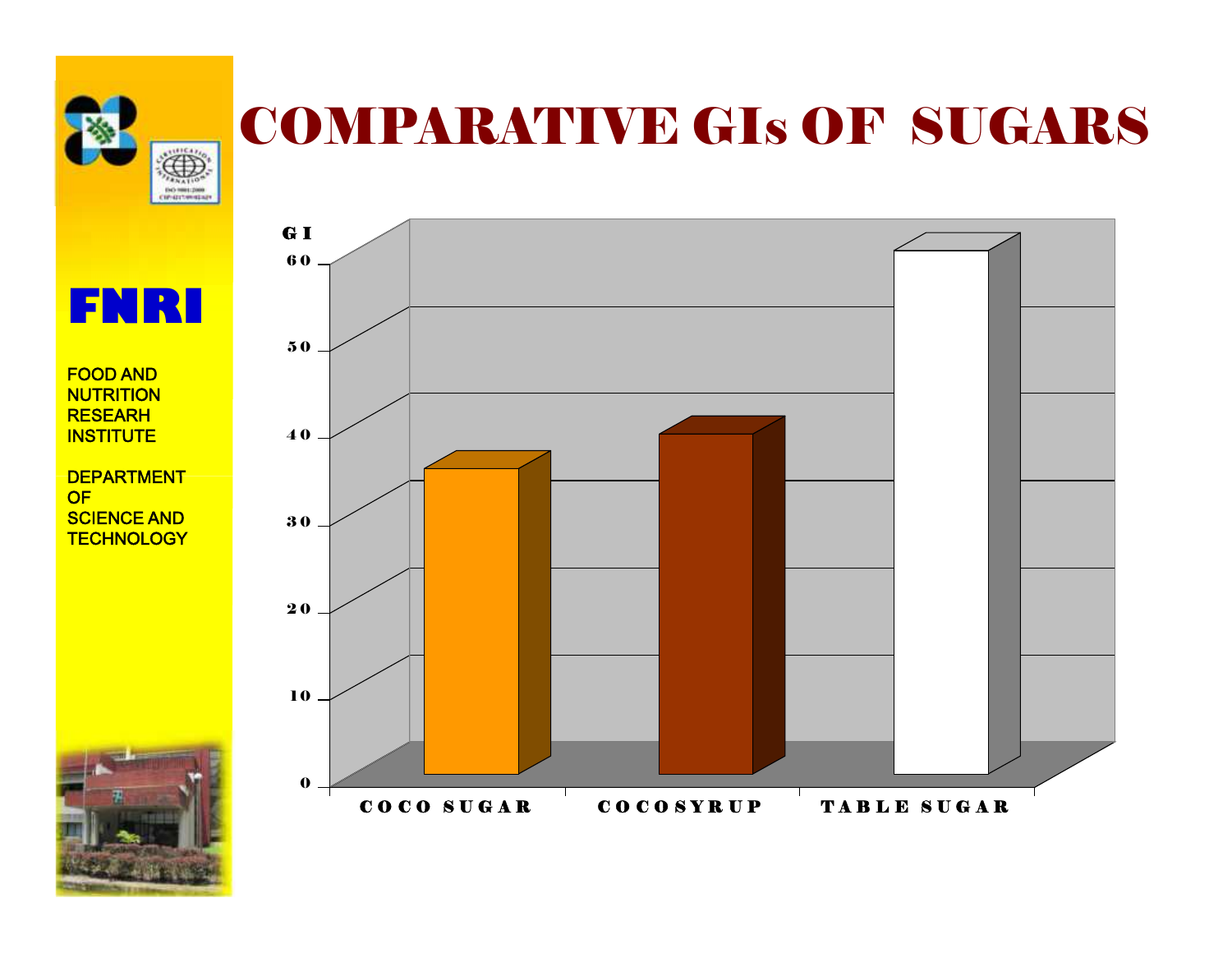![](_page_27_Picture_0.jpeg)

![](_page_27_Picture_1.jpeg)

**DEPARTMENT DEPARTMENT OF SCIENCE AND AND TECHNOLOGY TECHNOLOGY**

![](_page_27_Picture_4.jpeg)

# CONCLUSION AND **RECOMMENDATION**

- Coco sugar/syrup is a promising sugar for diabetics
- It can be a better substitute for synthetic sugars
- Coco sugar/syrup is a conventional food and may not have adverse effect in comparison to synthetic sugars It can be a better substitute for synthetic sug<br>Coco sugar/syrup is a conventional food and<br>may not have adverse effect in comparison<br>synthetic sugars<br>A long-term nutrition intervention study

should be conducted to validate the results obtained from this study